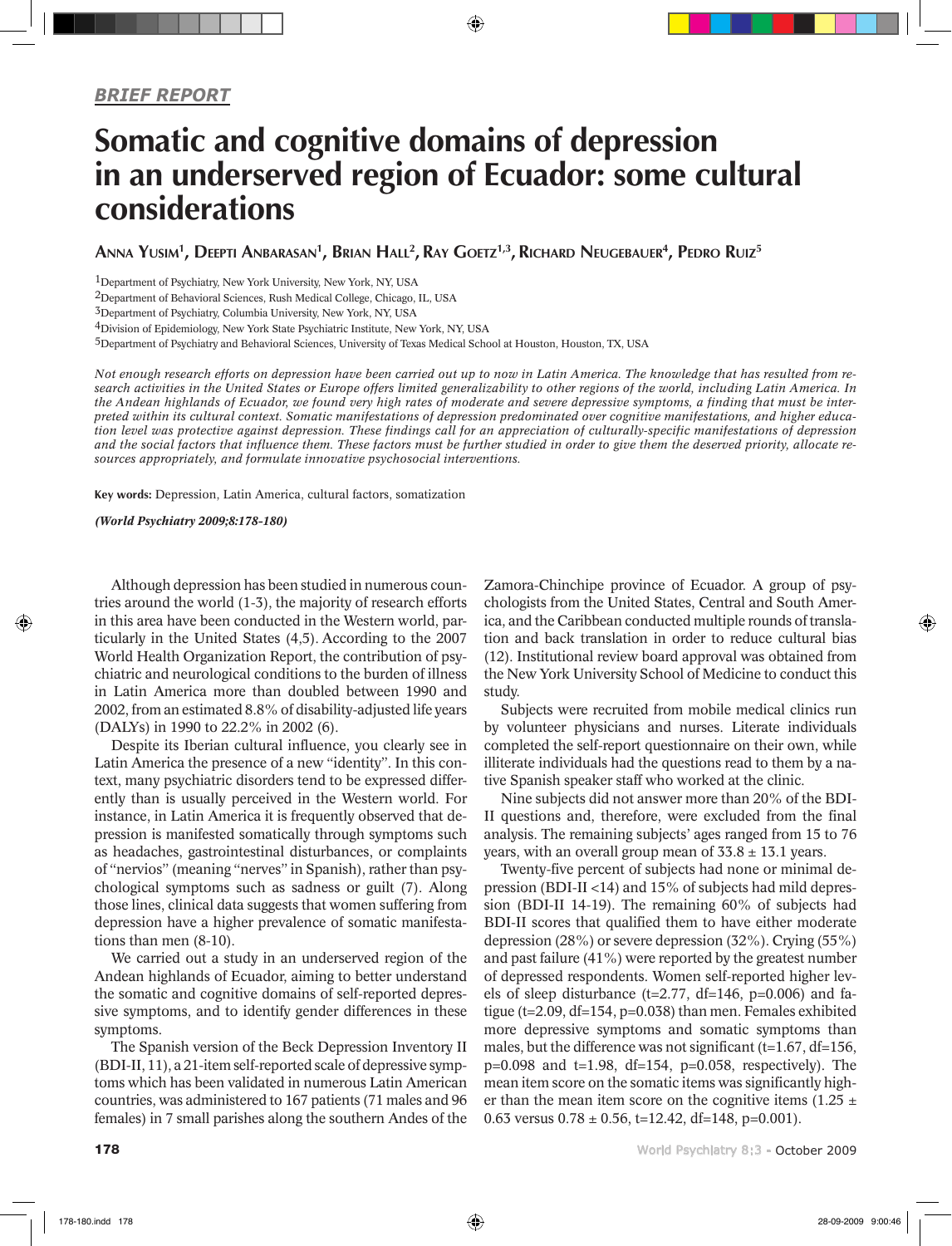⊕

On a logistic regression analysis, education level proved to be the only significant predictor of BDI-II depression. Additionally, a higher education level was associated with decreased symptom severity.

The Ecuadorian perspective of depression and mental illness must be taken into account to ensure a culturally-appropriate interpretation of our results. The Saraguro Indians of Ecuador identify a culturally-relevant psychiatric illness they term "nervios", which produces symptoms very similar to those seen in depression in the Western world (13). "Nervios" is a powerful idiom of distress used by Hispanics/Latinos from a variety of Caribbean, Central and South American countries to express concerns about physical distress, emotional states, and life changes (14). "Nervios" is not necessarily pathological but is seen as a natural consequence of the human condition.

The Saraguro Indians recognize that "nervios" exists on a spectrum. The symptoms of the illness have the potential to be so severe as to be pathological or even fatal in some individuals (15). Such cases may be characterized by an extreme lack of concern for personal hygiene, by significant disturbances of appetite or sleep, or by severe anhedonia. Those cases that involve suicidal thinking or non-epileptic seizure activity are recognized to be the most serious manifestations of "nervios" and are, therefore, considered to be pathological.

The high prevalence of self-reported depressive symptoms in our study may be partly attributable to the Saraguro's acceptance of "nervios" as a normal, non-pathological response to everyday stressors, thereby legitimatizing the experience and rendering it free of the stigma associated with mental illness (16,17). There is no incentive to medicalize the symptoms of "nervios" in this part of the world, where mental health services are virtually non-existent, antidepressants are available only at a hospital hundreds of miles away and occasionally at mobile medical clinics, and the primary mental health provider is a priest responsible for the care of several hundreds of people in the nearby provinces.

The differing gender manifestations found in our study may be reflective of different coping styles between males and females, with men often resorting to alcohol use as a means of warding off the more overt symptoms of "nervios" seen in women. In the Western world, where a cognitive and/or affective presentation of depression is the norm, beliefs about the tendency to somatize typically apply to historically disadvantaged groups, such as women and ethnic/ racial minorities. Since cultural norms are socially constructed, we wonder if rather than asking why Latinos somatize, we can instead ask why Westerners "psychologize", or express distress in cognitive or affective terms (18).

Education is commonly seen as a proxy for socioeconomic status and has been shown to positively influence employment, work, earnings, and income (19). However, occupational grade, another common proxy for socioeconomic status, was not protective against depressive symptoms in our study. Education and occupation may be related in a different manner in the Ecuadorian population than in the population of industrialized nations. One explanation for these findings is that, unlike one's occupation, which produces external benefits like monetary profits and tangible achievements, the benefits of education (personal empowerment) are only internal (20). Moreover, in close-knit rural communal societies, high socioeconomic status comes at a price. In the Ecuadorian highlands, for instance, individuals in more prestigious and profitable professions are susceptible to greater effects of "nervios", due to the responsibilities placed on them by their community-oriented family and society (21). Those with certain occupations may even have an added incentive to purposefully exhibit symptoms of "nervios" as a means of having their responsibilities absolved temporarily.

In our study, no significant relationship was identified between age and depressive symptoms. The Saraguro Indians believe that everyone, regardless of age and gender, is susceptible to experiencing "nervios". Exceptions to the rule are children who are intentionally shielded from stressors of adult life, such as social expectations and work responsibilities, and are thus presumed not to experience "nervios". In the Ecuadorian community, increased age is associated with perceived greater wisdom and life experience; subsequently, elders in this community are treated with the greatest respect and esteem by all community members. As such, the emotional losses that the Ecuadorian elderly experience with increased age appear to be compensated by the commensurate increase of social self-worth, secondary to having a higher status within the community.

Although our study adds to the cross-cultural understanding of depressive symptoms, prospective studies are needed to elucidate causal relationships between these symptoms and psychosocial factors, as well as to enhance cross-cultural understanding of depression. Additional research efforts are needed to cross-culturally validate existing measures, as well as to validate the nature of the disorders themselves. In resource-poor settings with minimal mental health care access, an appreciation of culturally-specific manifestations of depression and the social factors that influence them is also needed, in order to improve advocacy efforts, ensure better detection of depression in the public at large, formulate innovative psychosocial interventions, and secure the allocation of resources commensurate with mental health needs.

## Acknowledgements

The authors wish to thank Thomas Stewart, Yale University; Ricardo Castaneda, New York University; and Janet About, Yale University for their guidance and support in this project.

## References

1. Andrade L, Caraveo-Anduaga JJ, Berglund P et al. The epidemiol-

◈

⊕